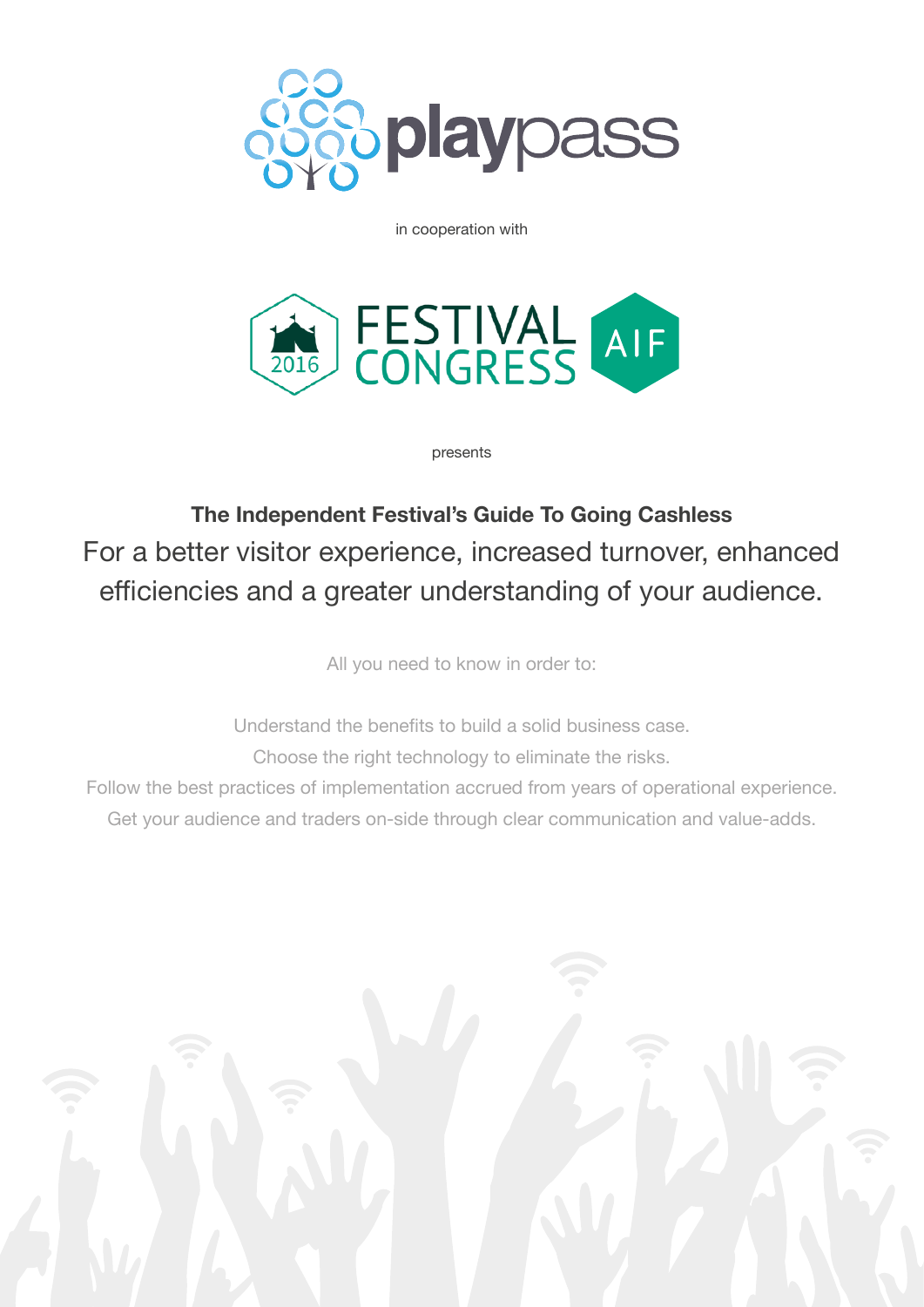# Why RFID/NFC is **the best cashless choice**

There is more than one way to go cashless but only one way that really works at festivals.

### **CLOSED LOOP RFID/NFC**

*"The ideal form of cashless for use at festivals"*

- Visitors can make fast & secure purchases using their RFID-enabled festival wristband
- Super-convenient for customers, traders and the event
- Event gains total control and visibility of all the money spent on-site
- Typically decreases costs and increases on-site revenue for the event
- Event retains 100% of the revenue no fees or commission due to third parties\*

\* Applies to PayPass' system. Other providers may charge commission on transactions

### **TOKENS**

*"Bad Customer Experience"*

- Not refundable, customers can feel short-changed by the event
- All prices must be set in units of tokens/ half tokens inflexible
- Have to be weighed/counted resource-intensive
- Vulnerable to theft/misuse

## **CREDIT/DEBIT CARDS**

*"Expensive and takes control away from event"* 

- Requires a live internet connection for every transaction
- Event is charged a percentage fee for every transaction
- Limited reporting visibility customer relationship is with the bank, not the event
- Money held by acquiring bank, not the event
- Non-secure lost/stolen cards can not be re-issued onsite

**POPO**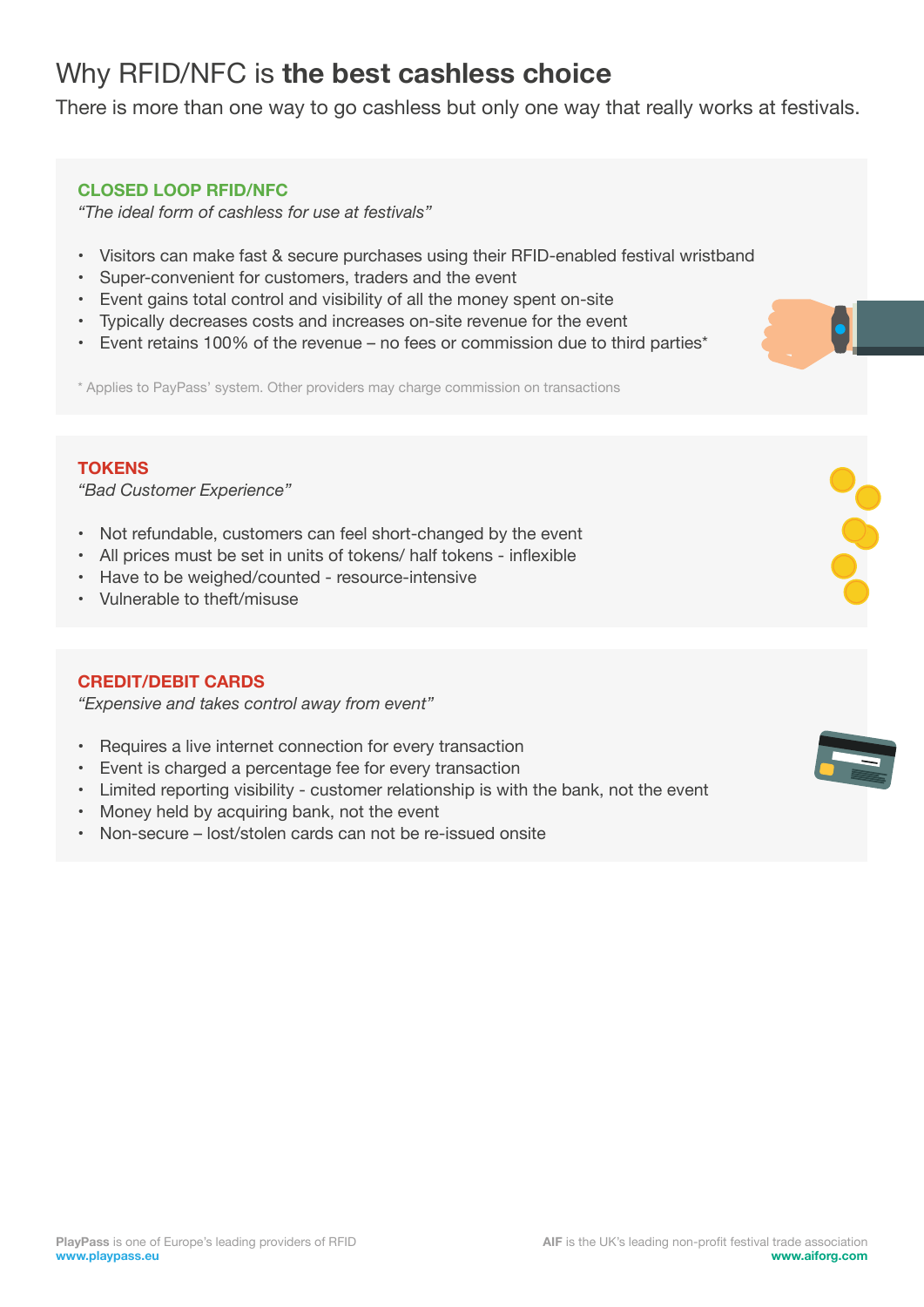# **GIVE YOUR VISITORS A MUCH BETTER EXPERIENCE**

- No need for them to ever carry or withdraw cash
- Lower queues and faster payment processing
- Secure: reduced risk of theft, lost wristbands can be re-issued with the balance intact

# **GET FULL CONTROL & VISIBILITY OVER MONEY SPENT ON-SITE**

- Gain a direct customer relationship with all attendees (not just the ticket-buyers) and a better understanding of what they want
- Get accurate real-time visibility on transactions across the whole event, or broken down by individual trader, product, bar staff or customer
- Get a transparent picture on what every trader is taking at your event empowers you to take a commission on every purchase
- Hold all of the money at all times and settle with traders post-event
- Every penny spent on-site becomes part of the event's turnover

# **BOOST YOUR ON-SITE REVENUE BY 15-30%**

- By removing barriers to spending (like ATM fees & queues)
- By reducing queues at bars
- Eliminating leakage and breakage including human error and theft ('skimming')
- By empowering you to make more intelligent deals with your traders

# **IT WILL PRODUCE MULTIPLE COST SAVINGS**

- No cash collections, storage, reconciliation or change needed
- Less bar staff required (no cash handlers needed)
- Less security required
- Less infrastructure & transportation required
- Much less manual accounting work required

# **IT IS PROVEN TO SIGNIFICANTLY REDUCE CRIME RATES\***

- Deters criminal gangs
- Decreases police requirements
- Reduces insurance premiums

\*Download Festival 2015

# **MAXIMISE OPERATIONAL EFFICIENCY**

- Save on catering bills & wastage by giving crew credits they can 'spend' in the arena
- Give artists, staff and VIP guests pre-loaded credits for drinks and food
- Get real-time information on stock levels
- Live customer flow data enables more intelligent queue management
- Offer increased value to sponsors through more granular audience profiling'















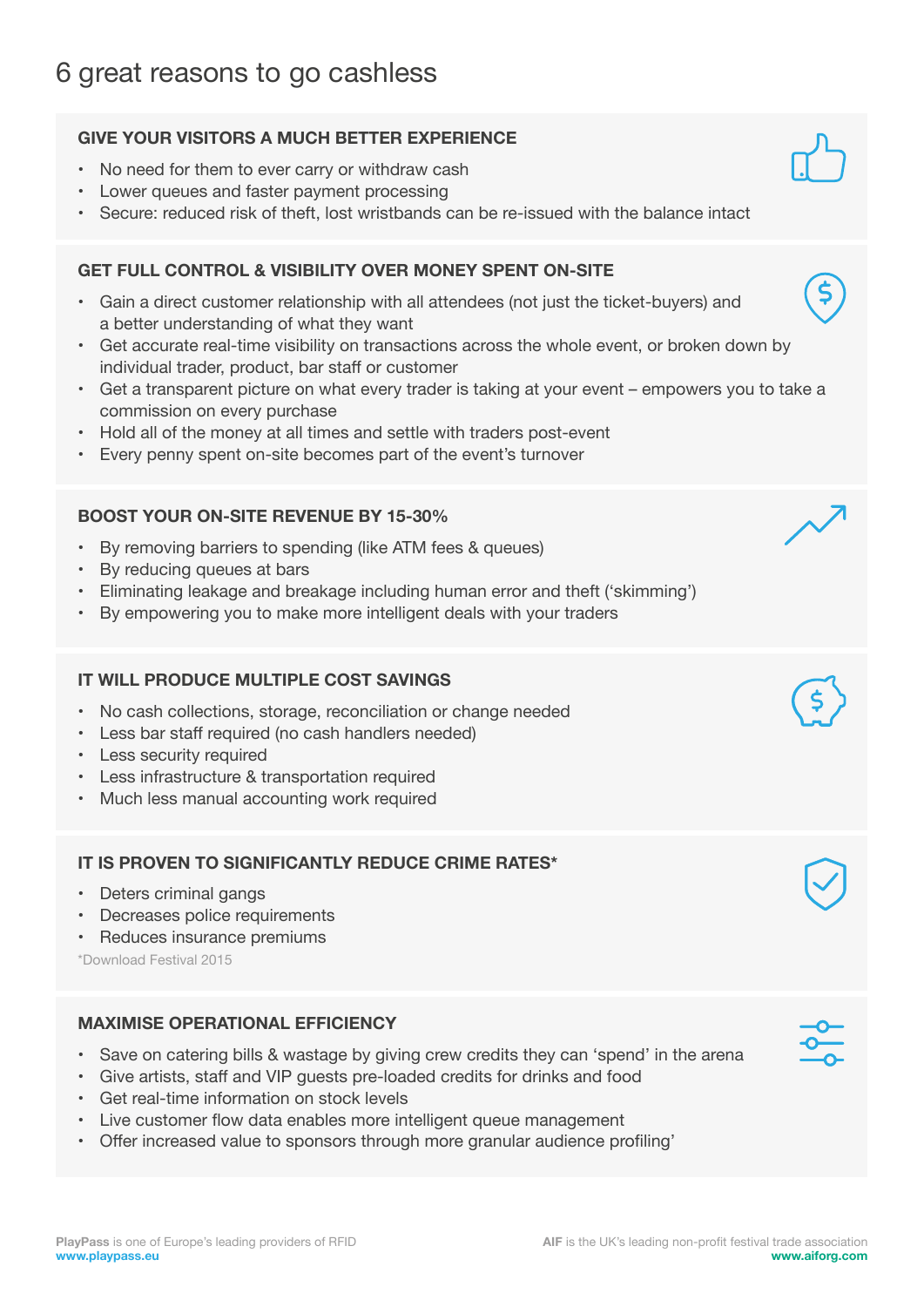# What is required from the event?

This is what you will need in the way of resourcing in order to go cashless.



## **INSTALLING A SYSTEM WITH**

- Software (the brains)
- Hardware (the body)
- Reporting tools
- Technical installation & support

All of this is provided as a single package by a specialist provider, like PlayPass

## **RFID/NFC WRISTBANDS OR CARDS**

- Can be removable or non-removable
- Use only secure RFID chips (cheaper ones can be less secure)

Some providers, like PlayPass, include these in their system package. Others rely on the event to source them from a third party supplier.

## **INFRASTRUCTURE**

**Essential:** Power, workspace, customer service booth(s), clear signage for customers

## **Recommended:** Internet\*, Public Wi-Fi zone (for self-topups)

\*Note: Some system providers are more reliant on internet connectivity than others. PlayPass' system does not rely on it, but some enhanced features are available when there is connectivity available, even if it's just intermittent. Others rely on the event to source them from a third party supplier.

## **COMMUNICATION**

**With visitors:** Preparing them in advance for a great cashless experience

**With traders:** Who will be working with the system

**With event staff and contractors:** So they understand the changes

## **CHANGES TO ACCOUNTING PROCESSES**

As the event will now directly receive all of the money spent on-site by its visitors, it will need to settle with its traders after the event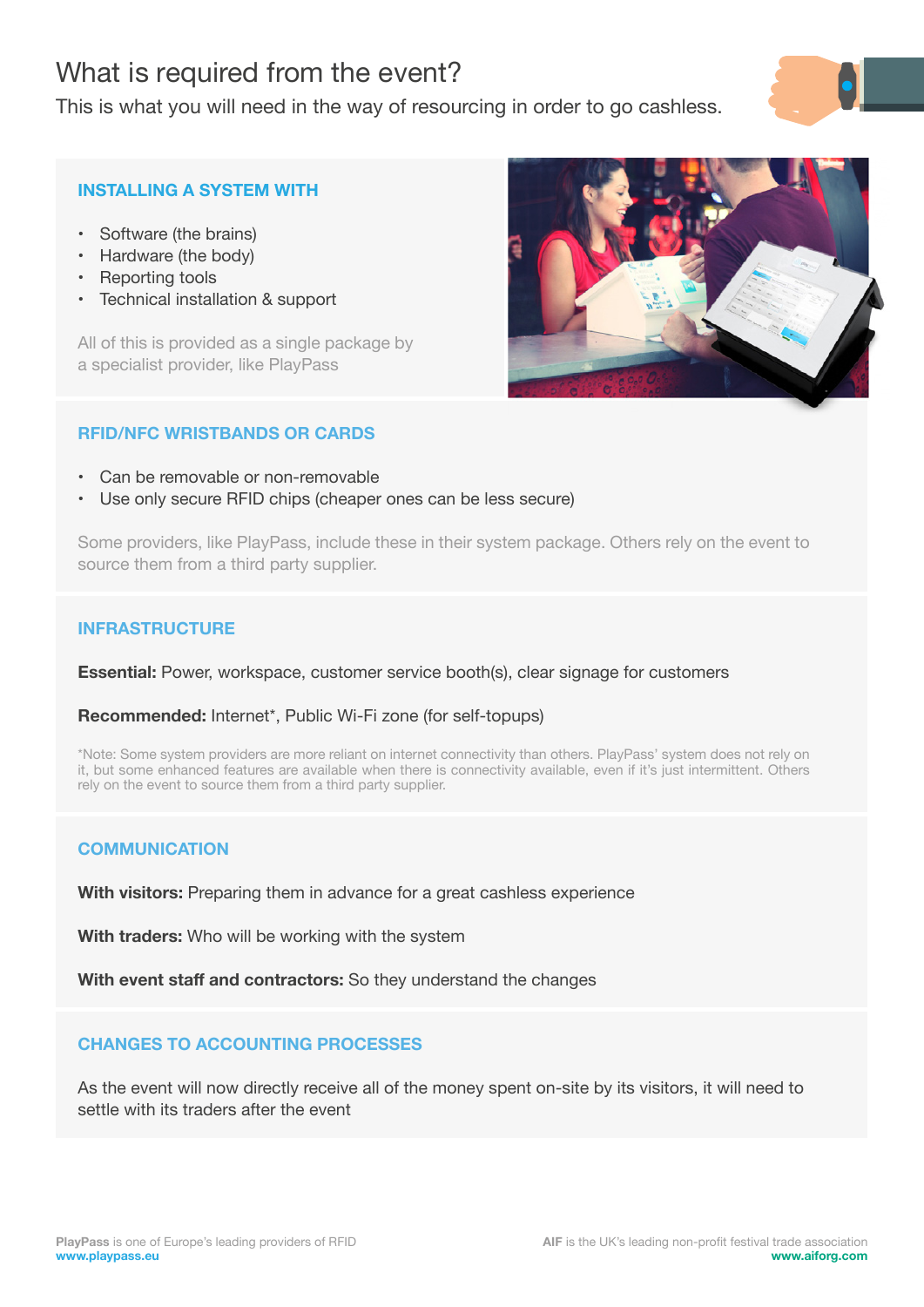## **1. BUY TICKETS**

• Via the event's existing sales channels and ticket providers

### **2. REGISTER ONLINE**

- Set-up your cashless account on the festival website
- Linked to your ticket ID
- Exclusive to PlayPass: Link it to your existing PayPal account

### **3. LOAD FUNDS ONLINE**

- Using PayPal or your credit/debit card
- Receive an incentive (eg. free £5 when you load £50 in advance)
- Enable Auto Top-Up, so you don't have to re-load funds during the event

### **4. ACTIVATE WRISTBAND AT HOME OR AT GATE**

• This links your wristband to your online account and it's ready to use  $-\frac{1}{2}$ 

### **5. SPEND IMMEDIATELY - NO QUEUING OR NEED TO BRING CASH**

- Check your balance at any point-of-sale or online using your smartphone
- Receive a receipt for every purchase via email

### **6. TOP-UP MORE FUNDS AS NEEDED**

- On-site by visiting a top-up booth, using cash or credit/debit cards
- Online via your smartphone or public self-service tablets
- Without doing anything at all, via Auto Top-Up

### **7. ACTIVATE POST-EVENT REFUND (OR SET TOWARDS NEXT YEAR'S TICKET)**

- Request your refund via the event website
- Receive it directly to your bank account via a batch bank transfer









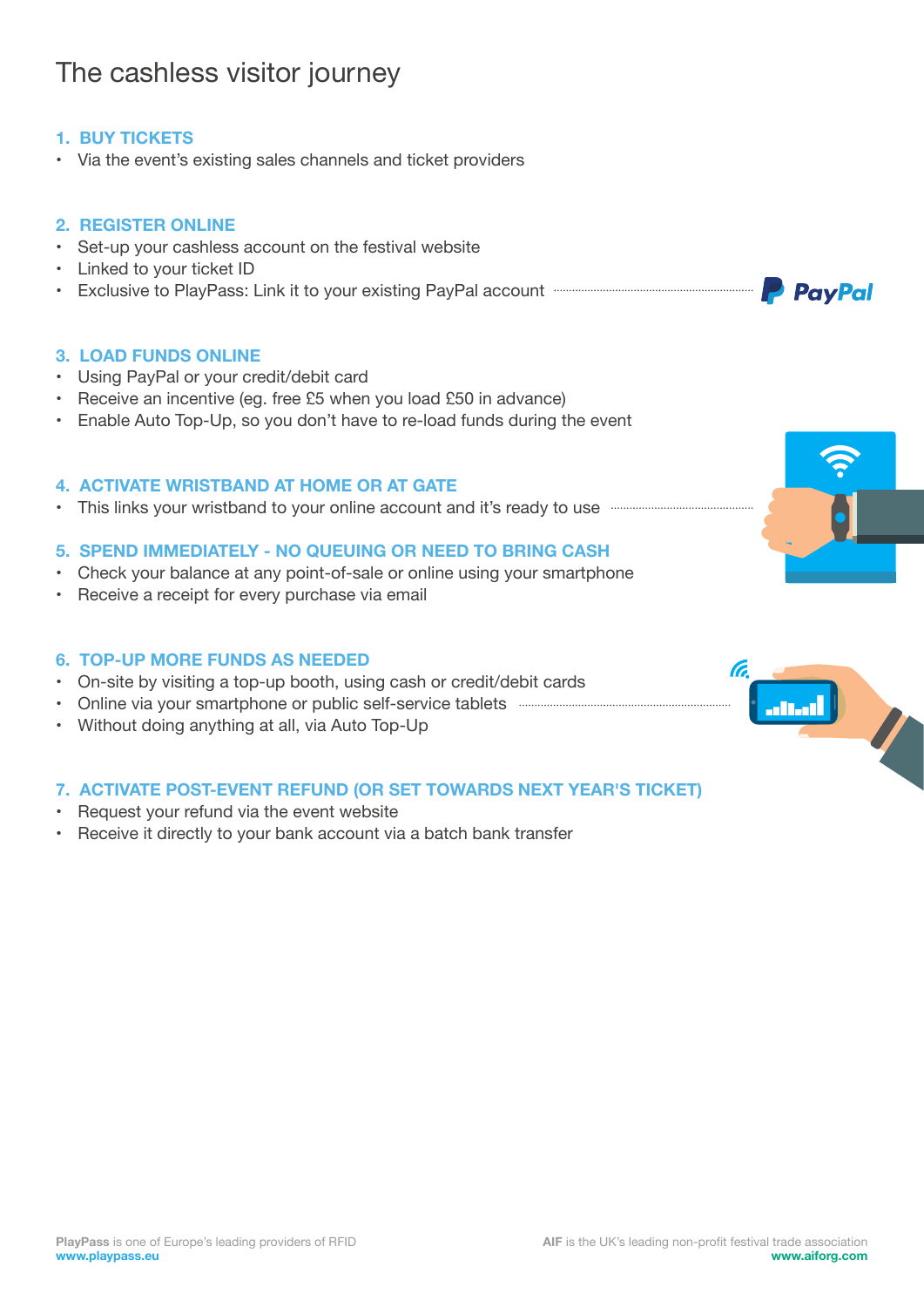# Do's & don'ts of Going Cashless

Best practice guidelines for ensuring a successful cashless transition

## **GET THE RIGHT SUPPLIER, IN TERMS OF**

**System Capability** Eg. can they work offline? Do they offer pre-event loading and post-event refunds?

**Track record**  Have they worked with events of a similar scale to yours before? Have they ever had problems?

**Commercial terms** Do they expect to take a percentage of your revenue or will they work for a fixed fee?\*

\*PlayPass does not charge a commission on revenue

# **GET YOUR AUDIENCE'S SUPPORT**

**Communicate Pro-Actively** So they can see it will improve their experience.

**Offer incentives for pre-event loading** Eg. load £50, receive £55 credit.

## **Make refunds easy** It will build trust and people will use the system more freely.

**Integrate with PayPal** To give people the reassurance of a payments brand they know and trust.

## **GET YOUR TRADERS' SUPPORT**

**Promote the benefits to them** No more cash management, increased customer spend and automated reporting.

**Reassure them that their money is secure** and be clear on how and when they will receive their statements and settlements.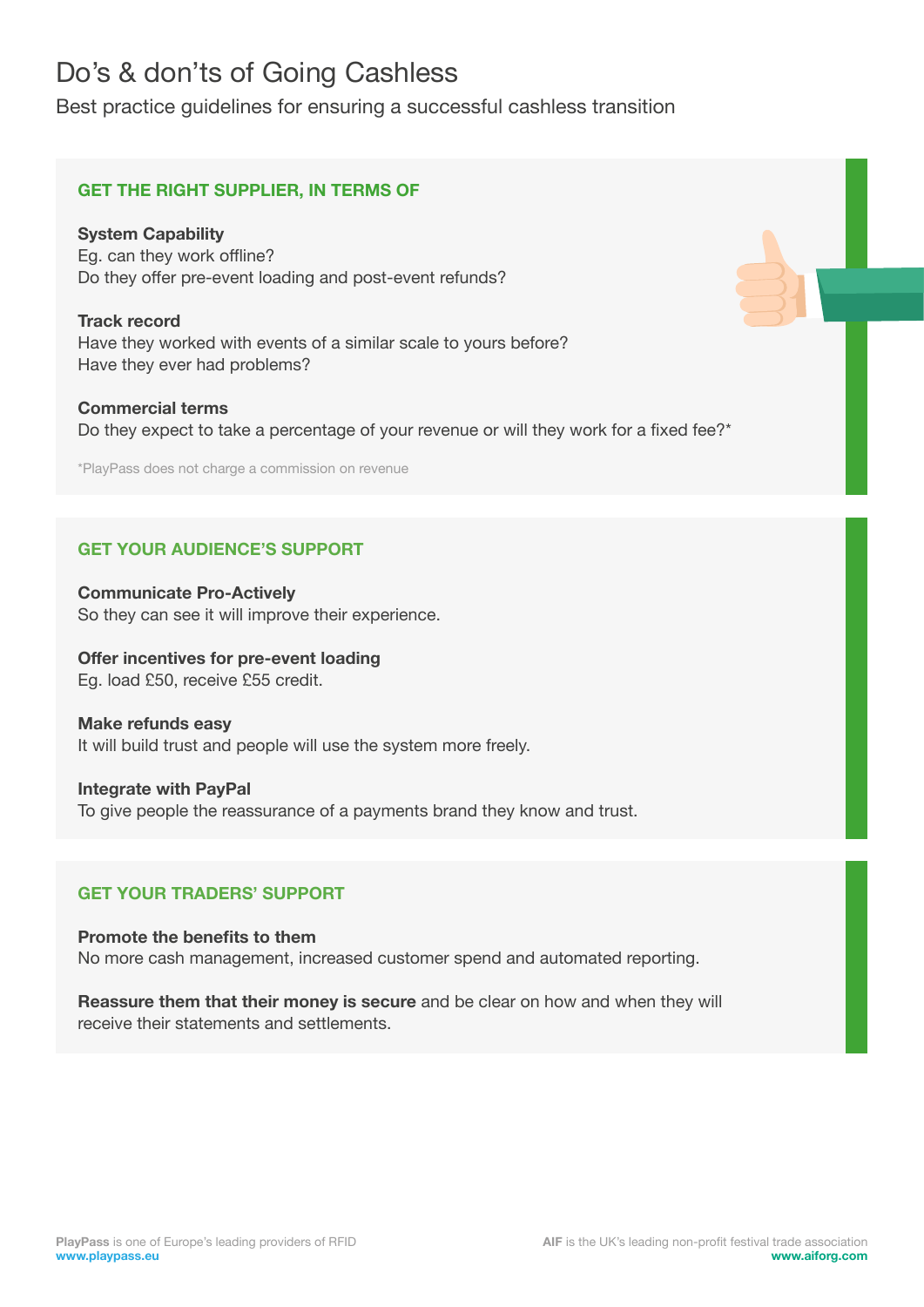# Do's & don'ts of Going Cashless (continued)

Best practice guidelines for ensuring a successful cashless transition

## **OTHER RECOMMENDATIONS**

**Enable self-service online top-up zones** Where people can use their own phones.

**Brief all staff & contractors** Cashless affects everyone, even the police who will have less crime to deal with.

**Use it instead of crew catering** Reduce costs and meal wastage.

**Provide Clear Signage On-Site** Highlight top-up and customer service locations on the festival map and signage.

## **COMBINE IT WITH OTHER RFID SERVICES IN A SINGLE WRISTBAND**

**Crowd Management** Control entry rights for visitors at the main gates and other zones (like VIP, boutique camping, ...).

## **Crew Management**

Control access, catering and other entitlements for staff.

## **Brand Activation**

Increase the value of your event to sponsors and partners by allowing them to engage with your visitors on-site and on social media via their wristbands.

## **DO NOT**

**Compromise on your system to save costs** It could prove a lot more costly if it doesn't work.

### **Use non-secure chips**

Some suppliers use MiFare Classic chips which are not safe for festival use. PlayPass recommends UltraLight-C chips which cannot be hacked or cloned.

### **Rely on internet connectivity**

It isn't reliable enough. Choose a system that works offline.

## **Assume your audience is not suitable for, or ready to go cashless**

The benefits of Cashlesss apply to events of all shapes, sizes and musical preference.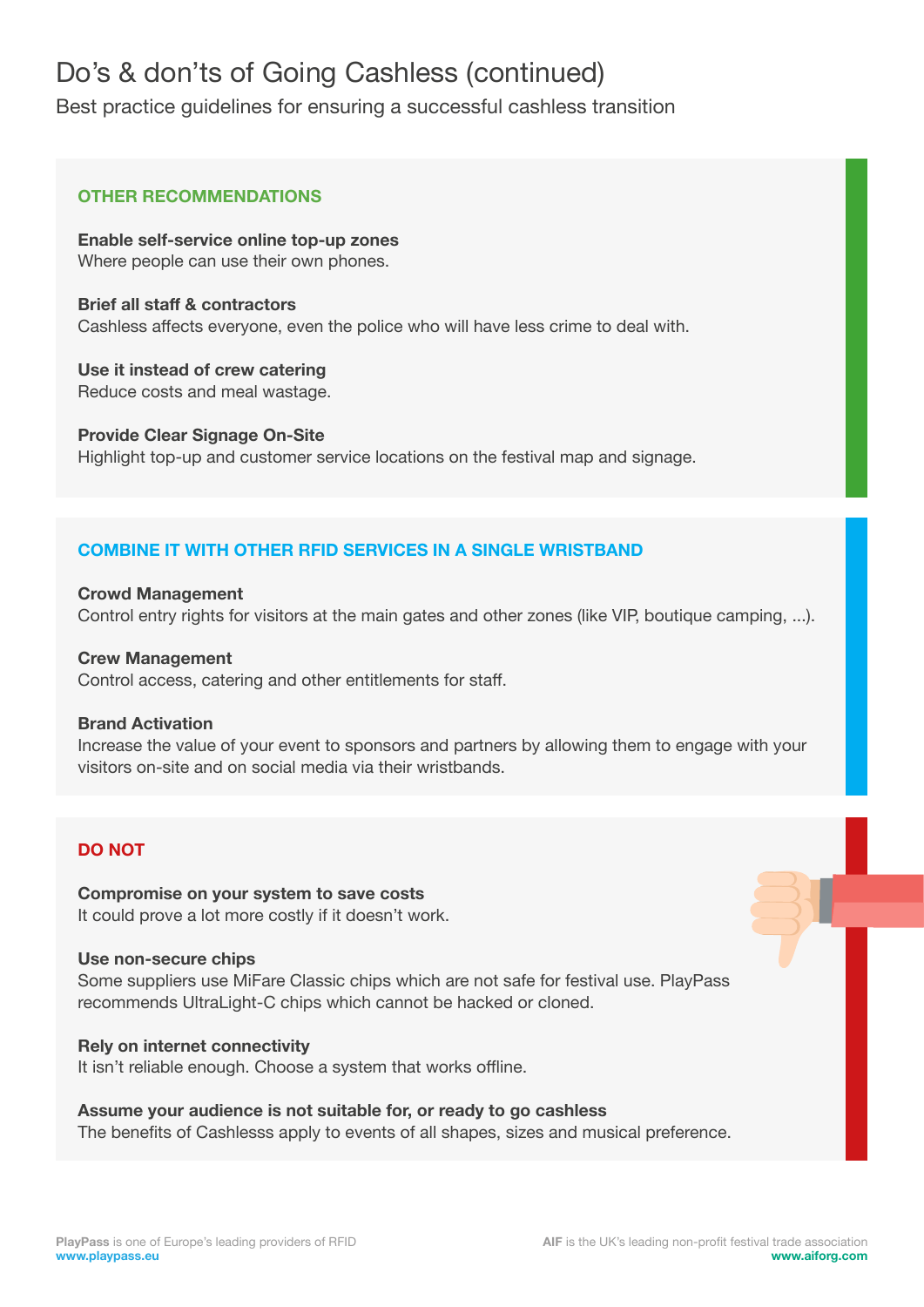# 10 myths about cashless

Setting the record straight



# **Myth - It's intrusive for the Customer**

**Reality -** Cashless offers far greater customer convenience, removing the need to bring and carry cash or queue at expensive ATM's, as well as providing loads of other benefits such as a record of all purchases and incentives/rewards

## **Myth - RFID is not a secure payment method**

**Reality -** PlayPass' system uses military-grade encryption, making it more secure than online banking and other identification technologies like magnet stripes or contactless credit/debit cards. There is no risk of money or data theft from the system and, if you lose your wristband, you have not lost your money – it can be instantly transferred to a new wristband.

# **Myth - It relies on a continuous internet signal**

**Reality -** PlayPass' system works offline meaning that people can spend and top-up continuously in the absence of an internet connection. It's recommend to have some degree of connectivity, if possible, as that enables some of the enhanced features including the real-time reporting.

## **Myth - Credit/Debit card payments are cheaper to implement and provide the same benefits**

**Reality -** Credit/Debit card payments require an internet connection for every single transaction which requires significant infrastructure. Furthermore, they take control and ownership of the money (and customer) away from the event to a third party banking institution who will also charge the event a fee for every transaction.

## **Myth - RFID is really about tracking people**

**Reality -** Cashless does not work for Big Brother. No customer data is shared without their express permission and PlayPass' system allows people to use it anonymously. Mobile phone providers, credit card issuers and CCTV (increasingly with facial recognition) are much more effective at tracking people at live events (and in daily life) than RFID Cashless systems will ever be.

# **Myth - It's about making money from people's unspent funds**

**Reality -** Whilst this has, sadly, been a reality associated with token systems used at festivals in the past, the emergence of RFID has actually put an end to this practice. This is because the benefits are greatest when people can quickly and easily get refunds, and feel good about using the system. The customer experience is at the heart of RFID cashless, as it should be.

# **Myth - RFID is an outmoded technology (the future is mobile)**

**Reality -** Whilst mobile payments will undoubtedly proliferate in daily life, there are limitations to usage at festivals that will keep wristbands in circulation for a good while yet – such as signal, battery life, compatibility issues and risk of loss/theft. Furthermore, PlayPass' system works with NFC chips in wristbands which is the same technology used in smartphones – the system can easily be adapted to work with mobile phones in future.

## **Myth - It's too expensive to implement**

**Reality -** It's been well-established by use at hundreds of events over the past few years that the benefits of Cashless significantly outweigh the costs. PlayPass can happily report that all of our Cashless event customers have retained our system year-on-year.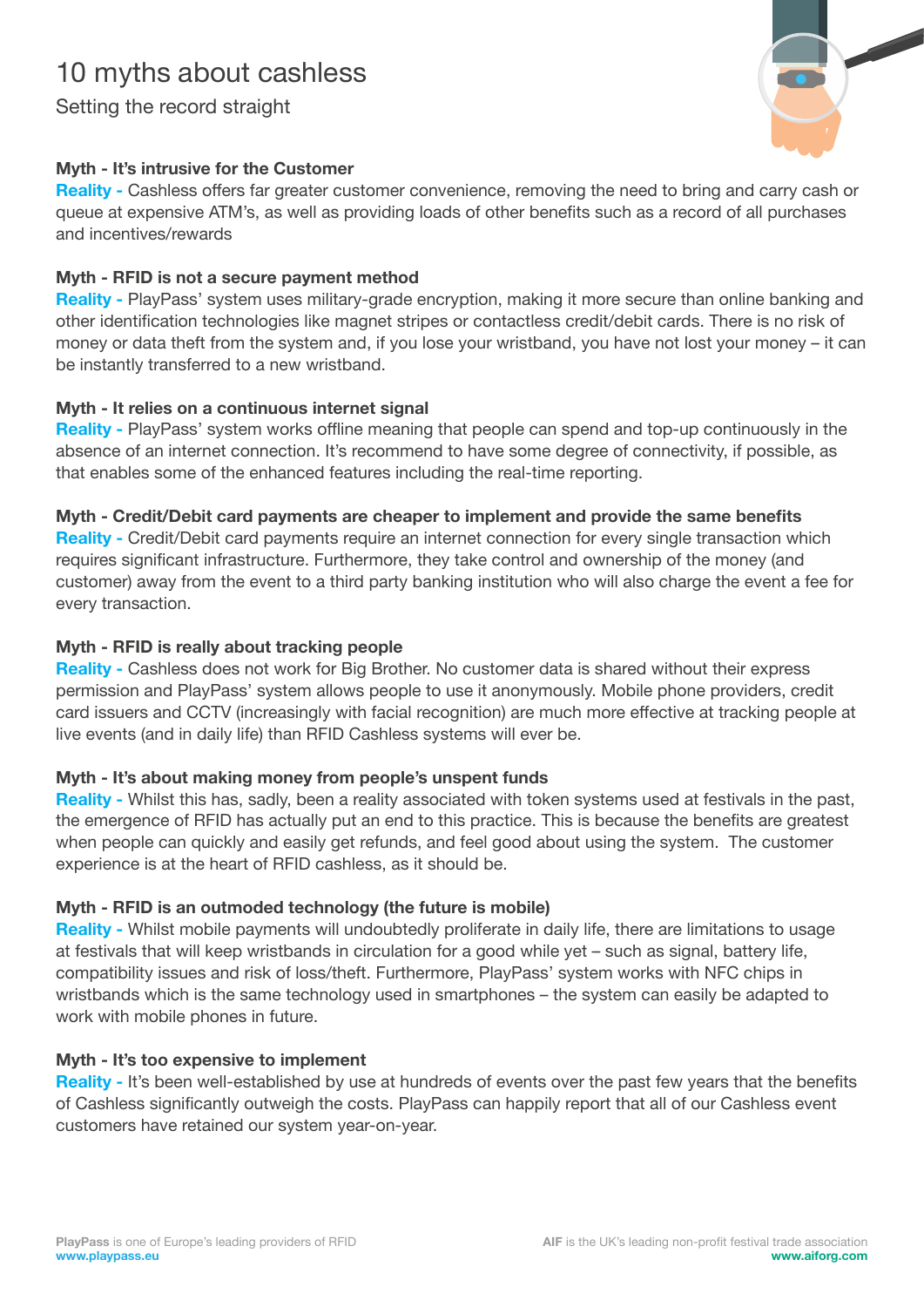## **Myth - My audience is not ready/ not suitable**

**Reality -** Events of all shapes, sizes, musical persuasions and audience demographics across the world are enjoying the benefits of Cashless. A few examples of PlayPass' client events include: Eastern Electrics (one-day dance festival in the UK), Lollapalooza Berlin (huge city-centre music festival in Germany), Caprices (dance festival in the Swiss Alps), Piknic Electronik (dance & food festival in Barcelona), Floraliën (flower festival in Belgium), Taste Of Hong Kong (food festival) and Les Trans Musicales (music industry showcase festival & conference in France).

## **Myth - My traders will hate it**

**Reality -** Whilst some traders enjoy a degree of invisibility to the tax authorities that cash facilitates, this is a diminishing breed. The increasing amount of more professional operators will be highly appreciative of the benefits that Cashless provides, in particular the elimination of all costs, hassles and risks associated with cash management. It will make their lives a lot easier and should increase their takings, by making it easier for people to purchase.

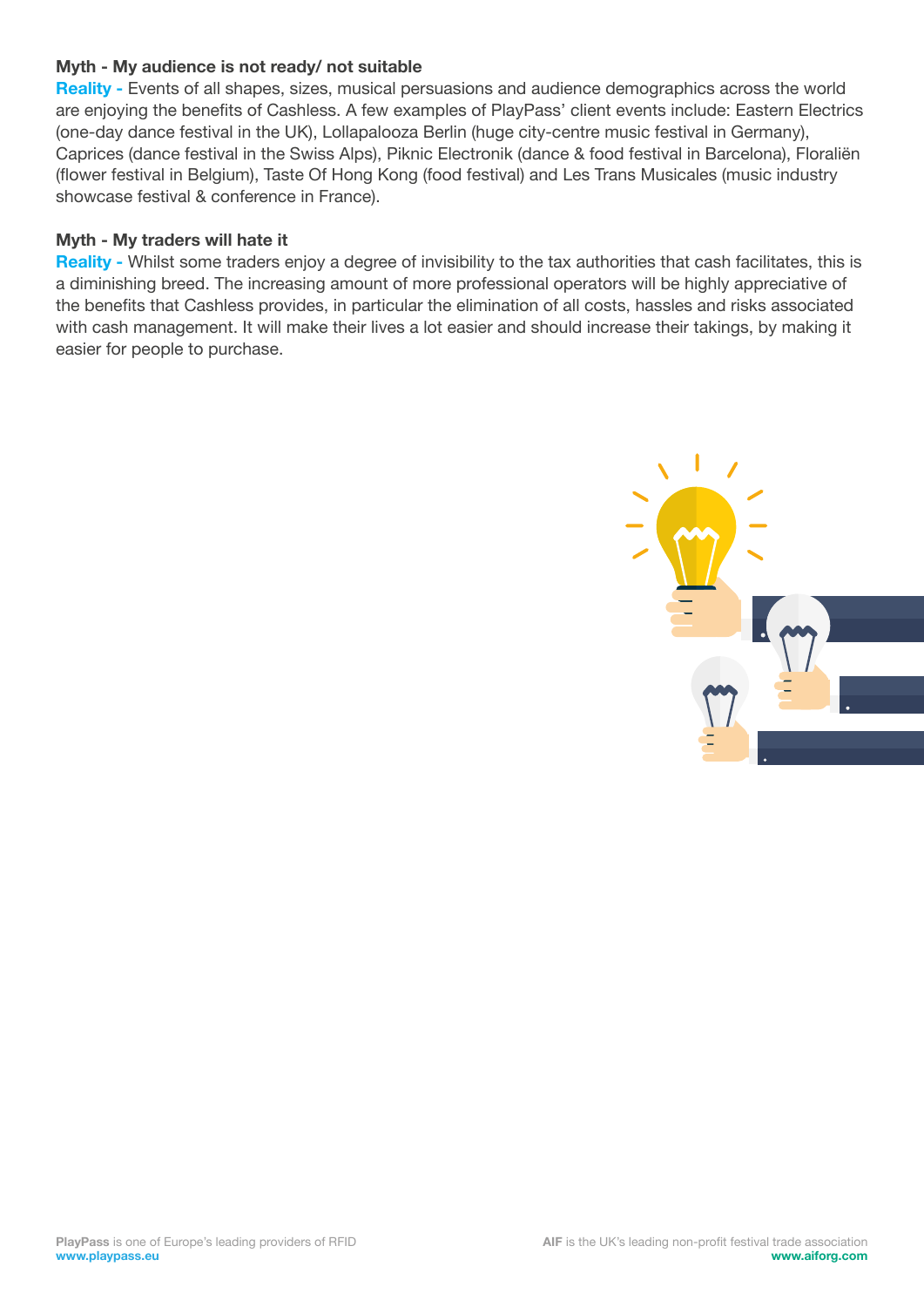# 10 Steps to a Flawless Cashless Delivery

## **1. Assign Internal Responsibility**

A project manager or team in the event organisation dedicated to the cashless implementation who can interface with production, procurement, marketing, sponsorship, finance, IT, ticketing and bar operations

### **2. Choose Your Supplier**

Invite a selection of providers to tender and see them in action servicing other events

### **3. Define the Shape and Scope of the Deployment**

Considerations to include: wristband fulfilment process, name of currency, incentives for pre-loading, visitor groups and working staff to include, online self-service vs staffed on-site top-ups, maximum top-up limits, customer refund policy and catering allowances for crew

### **4. Manage the Transition for Traders**

Formulate a post-event settlement strategy and payment terms for traders (eg. incorporating a commission on their takings)

## **5. Plan your Customer Communication Strategy**

Announcements (web, social, email); FAQ's; Terms & Conditions; Printed Ticket Leaflets; Posters & Advertising

### **6. Launch Online Customer Registration and Pre-Loading**

Integrate your cashless supplier with your various ticketing providers

## **7. Build Cashless into your Event Production**

Allocate the required infrastructure (eg. top-up booths, power, network, workspace); Add to on-site signage and festival map; Brief all staff & contractors; Integrate your cashless supplier with your bar operator; Make design artwork for the wristbands and scanning hardware

### **8. Post-Event: Issue Settlements**

Pay traders their balances and refund customers for their un-spent funds

### **9. Post-Event: Debrief & Evaluate**

Get feedback from internal event staff and external (audience, suppliers, partners, traders)

### **10. Post-Event: Data Analysis**

Identify consumption trends, for example which drinks are more popular when particular acts are onstage, and identify the busiest periods and locations; Gain a granular profiling of your audience's tastes and consumer behaviour

**PlayPass** is one of Europe's leading providers of RFID **www.playpass.eu**

**AIF** is the UK's leading non-profit festival trade association **www.aiforg.com**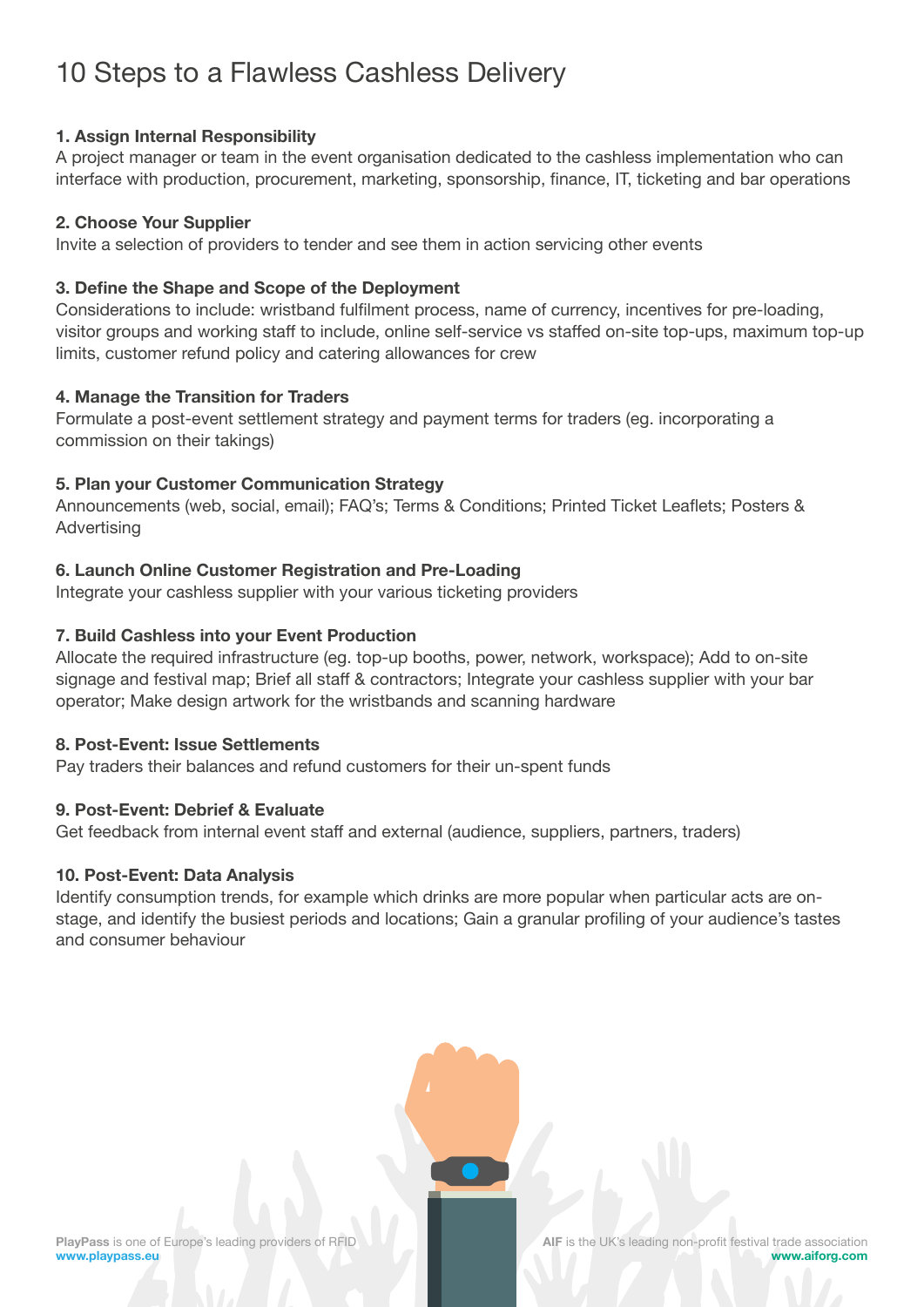# About Playpass



PlayPass has forged a reputation across Europe and Asia as the most reliable, robust, secure and costeffective provider of RFID systems at festivals and live events.

Our technology enables event organisers to much more effectively manage audiences and staff on-site, enhances the event experience for customers, increases revenue and on-site spend and adds significant value for vendors and sponsor brands.

Our four core components can run stand-alone or be fully-integrated, and comprise of:

- Payment Solutions (Cashless payments, PayPal-certified integration)
- Crowd Management (Access control, ticket exchange)
- Crew & Guest Management (Different zones, VIP, Press, etc.)
- Brand activation (Photo booth, Social sharing, Facebook posts, etc.)

# **Why PlayPass?**

### **We won't let you down**

PlayPass is proud to boast a 100% successful track record for client delivery – we have never had an issue and have retained all of our clients to date

### **More robust**

Our solutions function offline, meaning there is no dependence on internet connectivity at the event. The balance is constantly written on the chip

### **Better resourced**

Capital backing, including most recently £2 million by Swiss technology holding Sandpiper Digital Payments AG, has enabled us to invest in the best staff and hardware that the market has to offer

### **More secure**

We only work with our own proprietary NFC chips, which are triple DES encrypted for maximum security. Beware of any provider that offers cheap MiFare Classic chips as these systems are far less secure

### **More Transparent**

Our pricing is fixed, transparent and competitive, meaning that you know from the outset what you will be paying us, and that, overall, you will be getting the best solution in the market for the best price. No uncertainties and we don't take any commission on your revenue. You keep 100% of the profits that cashless brings

### **PLAYPASS UK**

Steve Jenner - steve@playpass.eu - 07968 214560 Howard Monk - howard@playpass.eu - 07989 148650

### **PLAYPASS HEAD OFFICE**

Antwerp, Belgium info@playpass.eu - +32 (0) 231 09 18